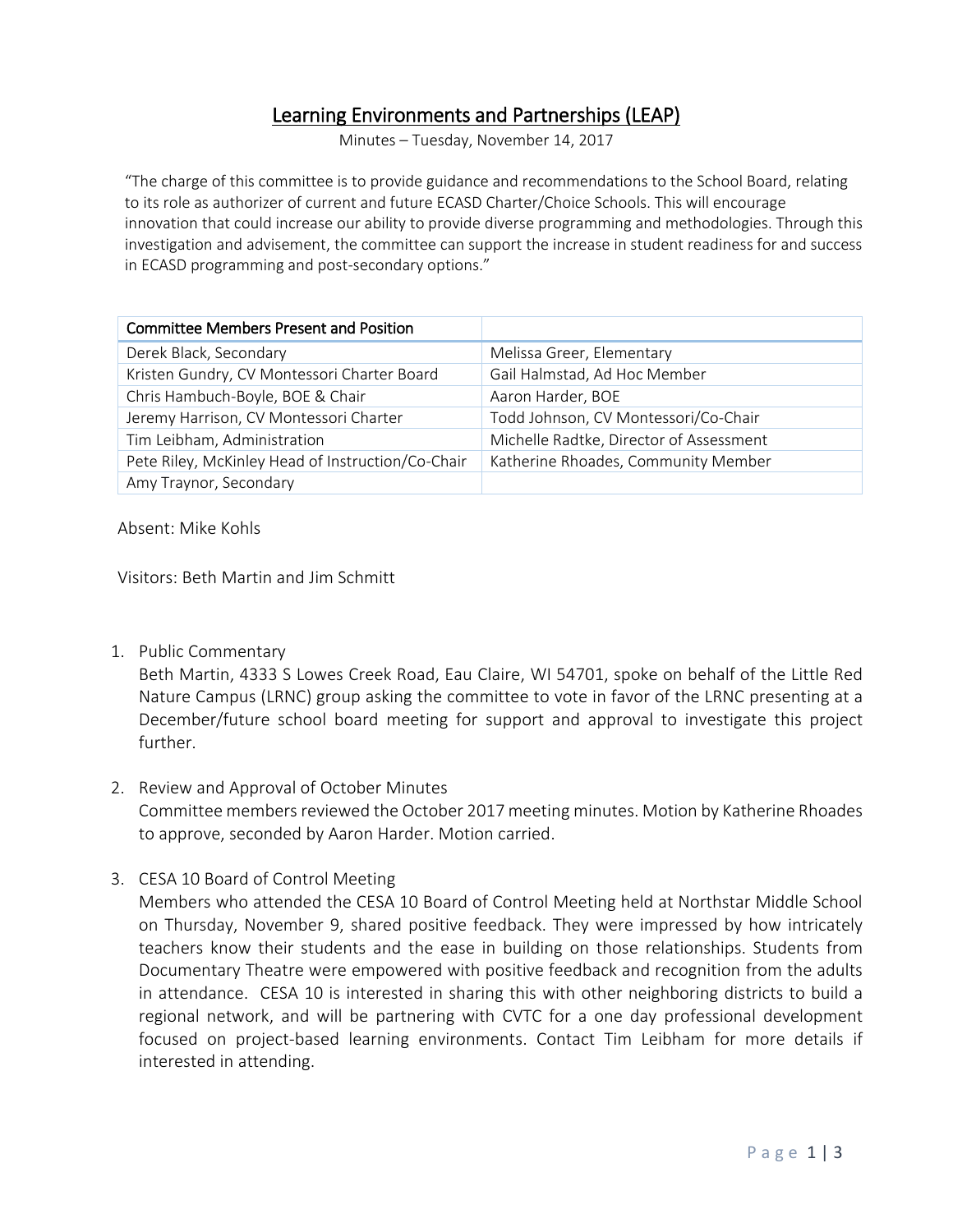## 4. Program Needs 2018-19

Committee members discussed the board directed formation of the LEAP Committee (previously Charter/Choice) including a historical overview by Tim Leibham. Upon approval of the committee charge in June 2014, the members explored educational principles/theories and programs that had a universal approach to education and found the split screen strategy. In January 2016, the policy was approved and adopted by the Board. Policy 332 is very technical on what is and what is not allowed in the LEAP program. Rules to accompany the policy were developed and recently approved in September 2017 that included committee membership and the 3 Step proposal process for Innovation Zones (IZ). Moving forward, are staff encouraged or not encouraged to submit a proposal? McKinley offered staff development in October from Epiphany Learning and some teachers requested to go but felt they received mixed messages about being at their building(s).

Chris Hambuch Boyle shared with the change of new board members, this will be a topic discussed at a future work session to review the policy and redefine how it fits with our strategic plan and focus of the board. This type of learning is imperative to who we are. Policy 332 states it shall be reviewed annually, and it was suggested the LEAP Committee update the board annually as well as the Innovation Zones.

The committee discussed applying for a grant through the Wisconsin Department of Public Instruction (DPI). The U.S. Department of Education has awarded Wisconsin a five-year \$95 million grant to support quality charter schools in the state. Subgrants will be available to eligible charter school operators for planning and implementation. Budget-wise, the board needs to support this as the fiscal agent.

Members discussed in length the connection between LEAP and Teaching and Learning (T&L), as well as assessments and School Improvement Plans (SIP). In theory, SIP is the driving force each building utilizes to raise student achievement, however, not one system will make it for all students. If it's not working for all students how can some teachers implement other ideas for those kids that need something different? If you look at staff development, there are different ways to do it without being costly and if IZ's are going to function they need to function in a space to be free to expand them.

5. Little Red Nature Campus (LRNC)

Tim Leibham reported the school board is aware of the Little Red Nature Campus (LRNC) proposal as well as middle school principals. The LEAP Committee is in favor of endorsing the LRNC group presenting at a future school board meeting as early as December 2017 to share the program concept and look for support to further investigate a planning grant through DPI. Grant guidelines will be available in December and the district must agree to be the fiscal agent.

Motion made by Chris Hambuch Boyle and seconded by Amy Traynor to support the LRNC Team for placement on a future school board agenda (possible December 2017) to share their program concept, their partnership with LEAP, and gain support from the school board to further